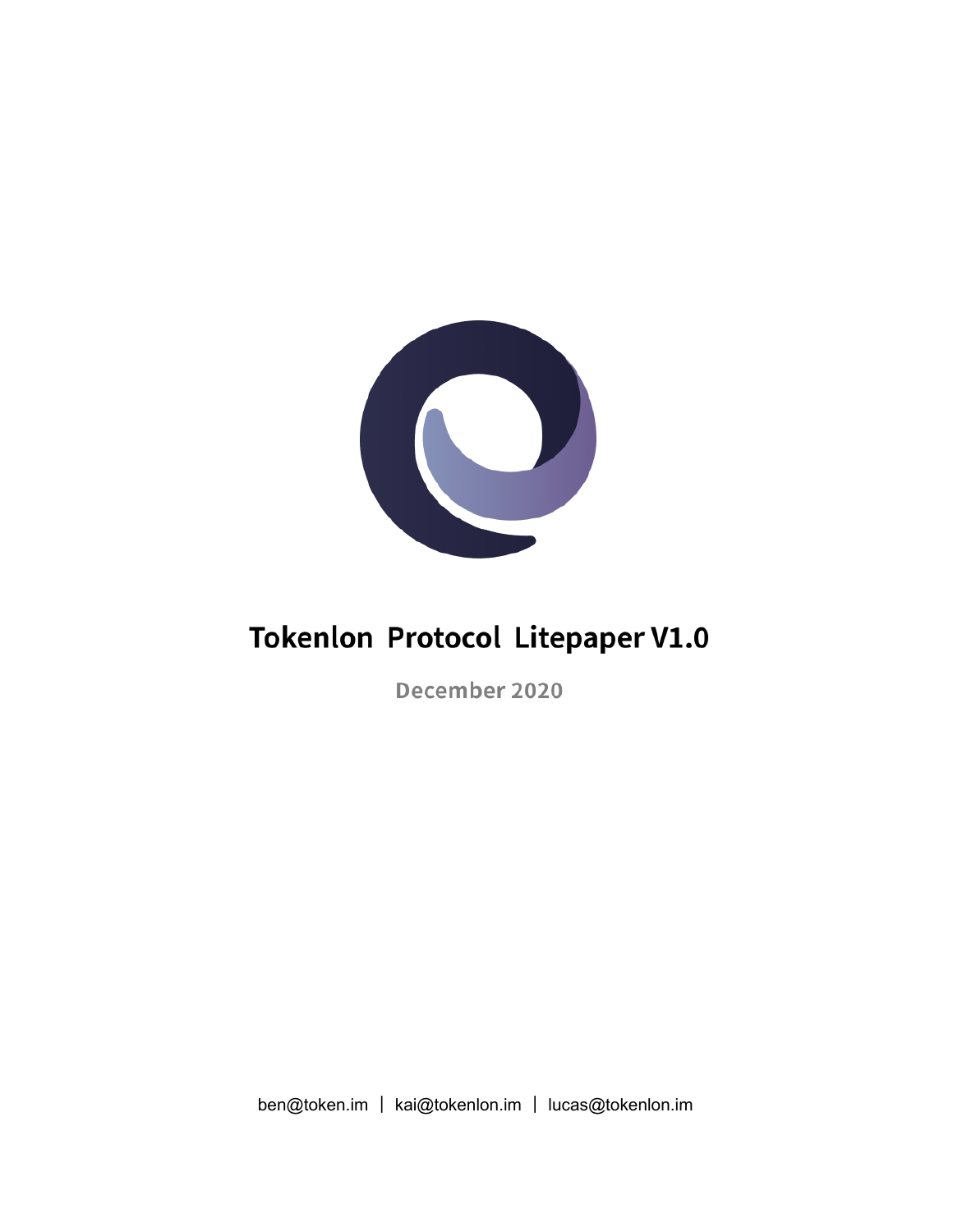# Tokenlon

Protocol Litepaper V1.0 December 2020

Ben He [ben@token.im](mailto:ben@token.im) Kai Chen [kai@tokenlon.im](mailto:kai@tokenlon.im) Lucas Huang [lucas@tokenlon.im](mailto:lucas@tokenlon.im)

## Introduction

Tokenlon is a decentralized exchange and payment settlement protocol based on blockchain technology.

It leverages the characteristics of decentralized blockchain networks.

- Permissionless: Anyone can access without permission.
- Trustless: Based on smart contracts to be transparent and secure without having to trust a third-party.
- Anti-censorship: Based on cryptographic technology that makes value transfer unstoppable.
- Robustness: 24/7 uninterrupted, no single point of operation.

With the innovative development of Decentralized Finance (DeFi), we have seen money markets, lending markets, trading markets, payment networks, insurance markets, derivative markets etc. gradually forming a new and open financial ecosystem based on Blockchain. However, many protocols are still evolving, and there are problems in user experience and separated liquidity.

Thanks to the openness, programmability, and composability of smart contracts, Tokenlon will integrate various mature financial protocols within the ecosystem and build a global settlement layer on top of them. Tokenlon will be used as an exchange and payment infrastructure for applications and create a robust and rich global financial market with its ecosystem partners.

We hope that through community building, we will provide developers with a unified and standardized access point to DeFi as well as users with a simple and easy-to-use finance interface, so that everyone can use open financial services freely and equally.

## **Origin**

Tokenlon, originated in 2017, aiming to offer in-wallet decentralized exchange, with the vision of Tokenlon becoming an infrastructure of decentralized payment services that provides real-time payment and settlement between different networks and different currencies.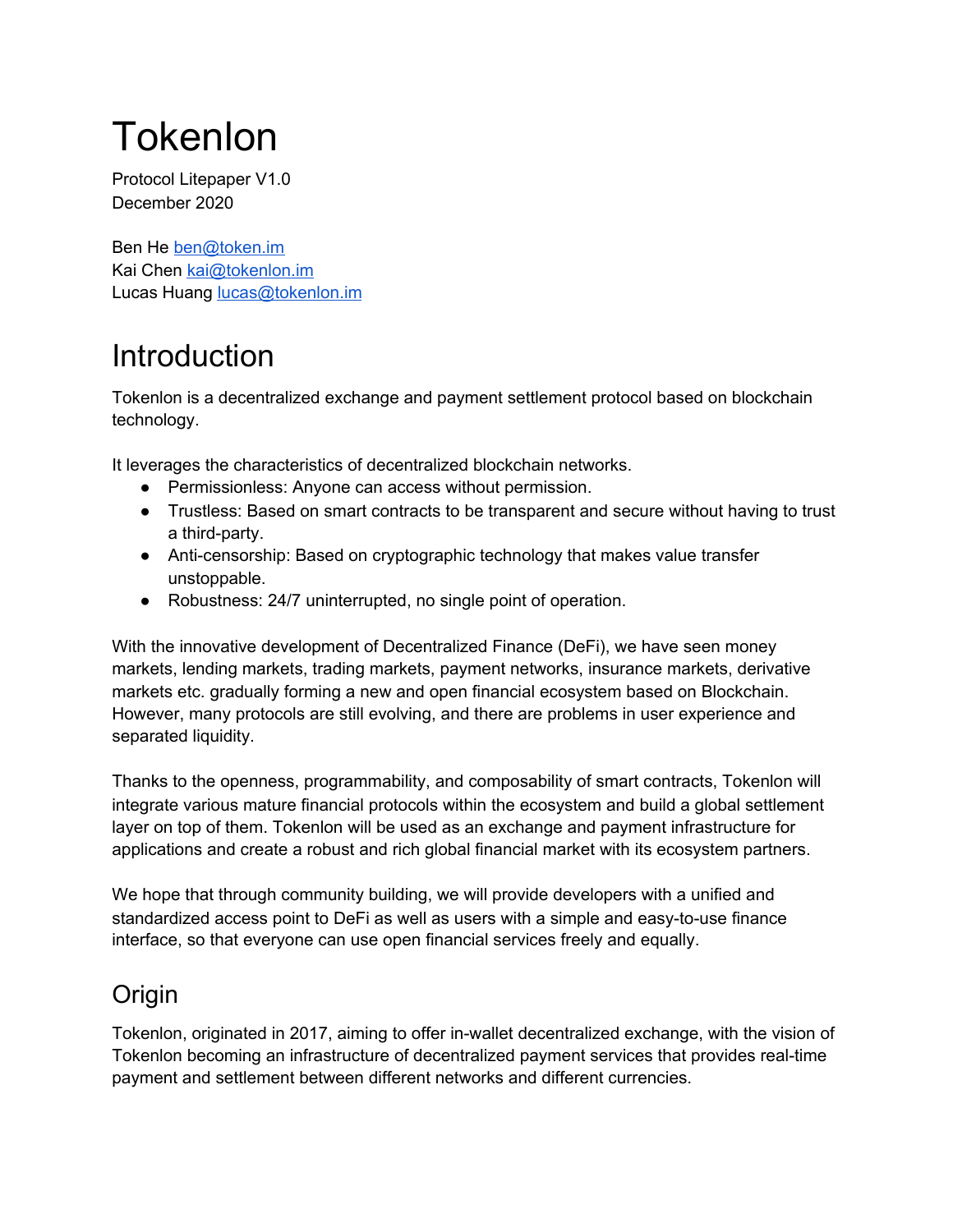Today, the cryptocurrency payment scenario has not yet arrived, but decentralized exchanges (DEX) have gradually begun to be accepted by the market. As liquidity is an important part of the financial market, the success of DEX will directly affect whether open finance can revolutionize traditional finance and cryptocurrency becoming a more inclusive value store and payment tool.

Tokenlon 4.0 is based on an improved off-chain Request for Quotation (RFQ) architecture built on the 0x DEX protocol. With on-chain settlement, Tokenlon provides users with a trading experience that does not require trust, has neither slippage, nor front running. Since its launch in July 2019, Tokenlon 4.0 has 120,000 users that traded a total volume of over \$4B. Thanks to its design, the on-chain settlement success rate is 99.6%, far ahead of other DEX protocols.

As the original vision persists, we are continuing to improve Tokenlon to make it a payment and settlement infrastructure for open finance.

### Future

After three years of exploration and practice, Tokenlon has completed the first milestone, allowing wallet users to easily and reliably complete fast token exchange. In this process, our early users, the core team, Kyber team, 0x team, market makers, and other partners are indispensable. Thus, we aim for more contributors to participate in the construction of the next milestones.

Tokenlon is committed to becoming the infrastructure of the global financial market and connecting the blockchain ecosystem in an open and inclusive manner. The development of a decentralized community is the only way to go. A well-designed and dynamically evolving token economic mechanism can align incentives for all participants and contribute to the creation of an open network protocol and community ecology.

LON, Tokenlon's token, will play this vital role, and Tokenlon will also open the way to decentralized community governance.

## System Architecture

Layered Architecture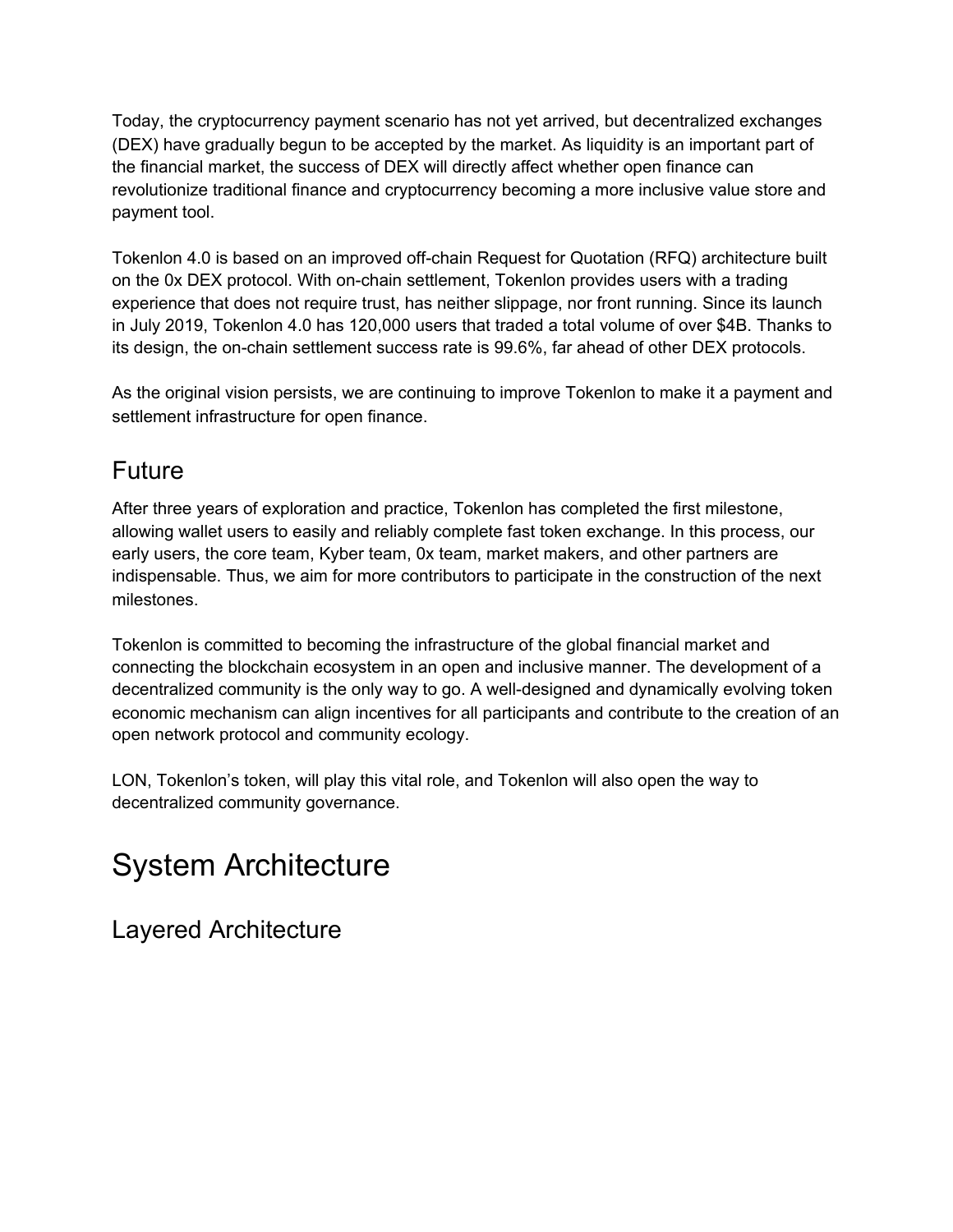

Tokenlon protocol defines a financial service network that provides users with payment and exchange settlement. In essence, it connects users with the market liqudity to achieve safe, efficient, and low-cost transactions.

The supply side of the liquidity is not only diverse, but also fragmented, and even full of uncertain risks.

The satisfaction of user needs requires solving the asymmetry of time, information, subject matter, and payment medium.

Tokenlon's three-tier structure meets the needs of all parties:

#### Market Liquidity

Defines settlement strategies for different liquidity sources through smart contracts, which can not only aggregate different liquidity sources to create the best exchange rate, but also resolve unknown counterparty risks. An atomic settlement ensures that the transaction can be concluded without trust between the two parties.

#### Settlement Layer

Tokenlon network connects both trading parties, and based on digital signatures, the trade is finally settled through smart contracts. The settlement logic is based on the pre-defined strategy with trade conditions, liquidity sources, and agreed fees.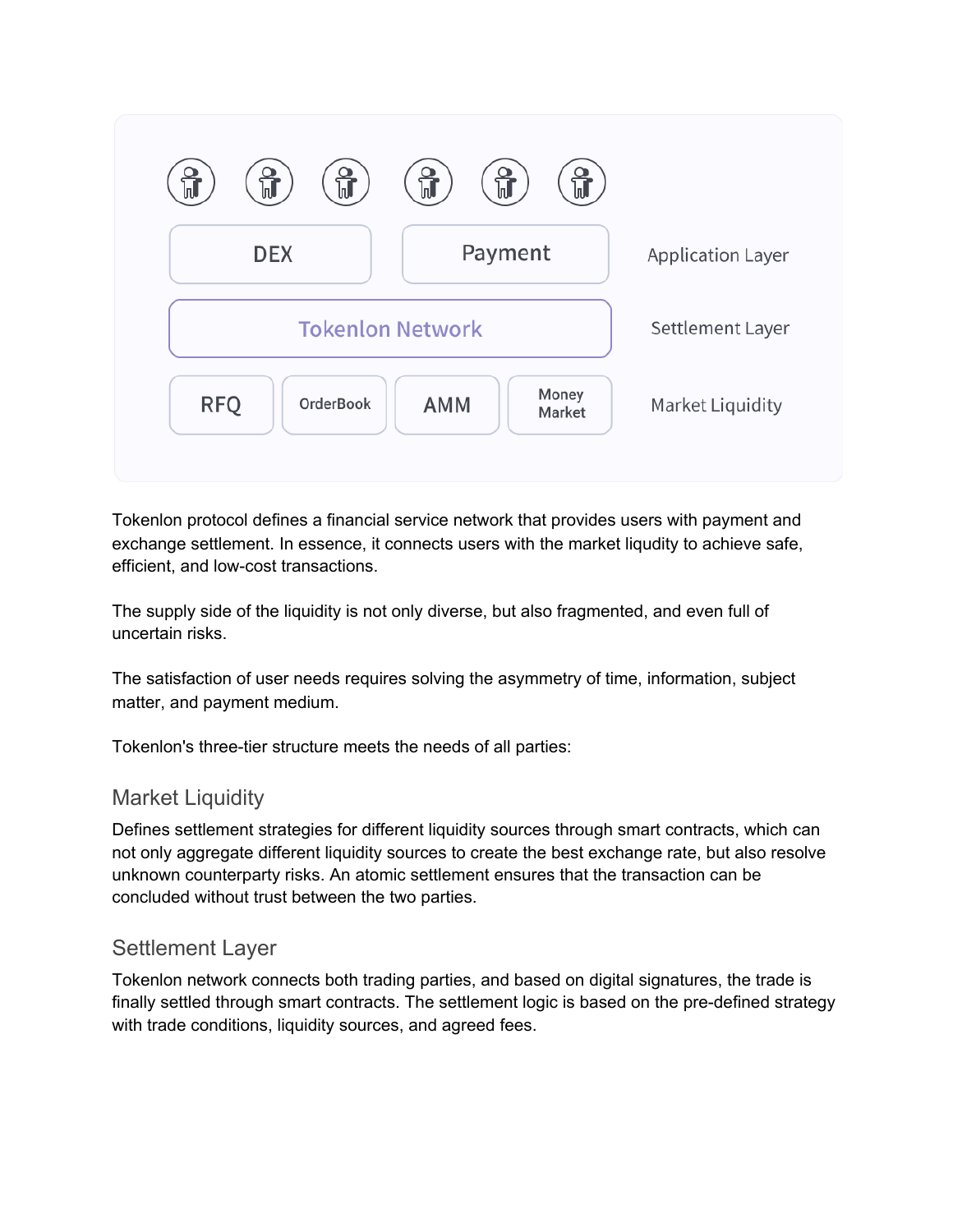#### Application Layer

The application layer offers APIs and provides standard SDKs for developers to integrate the functionality into other applications and provide users with an alternative, easy-to-use interface.

It is our core concept to develop with users as the center, and to then add protocol and network layers.

## System design



System architecture diagram

#### **Modules**

User

Users use digital wallets with their own private keys to access the DApp provided by Tokenlon or third-party integrators to trade.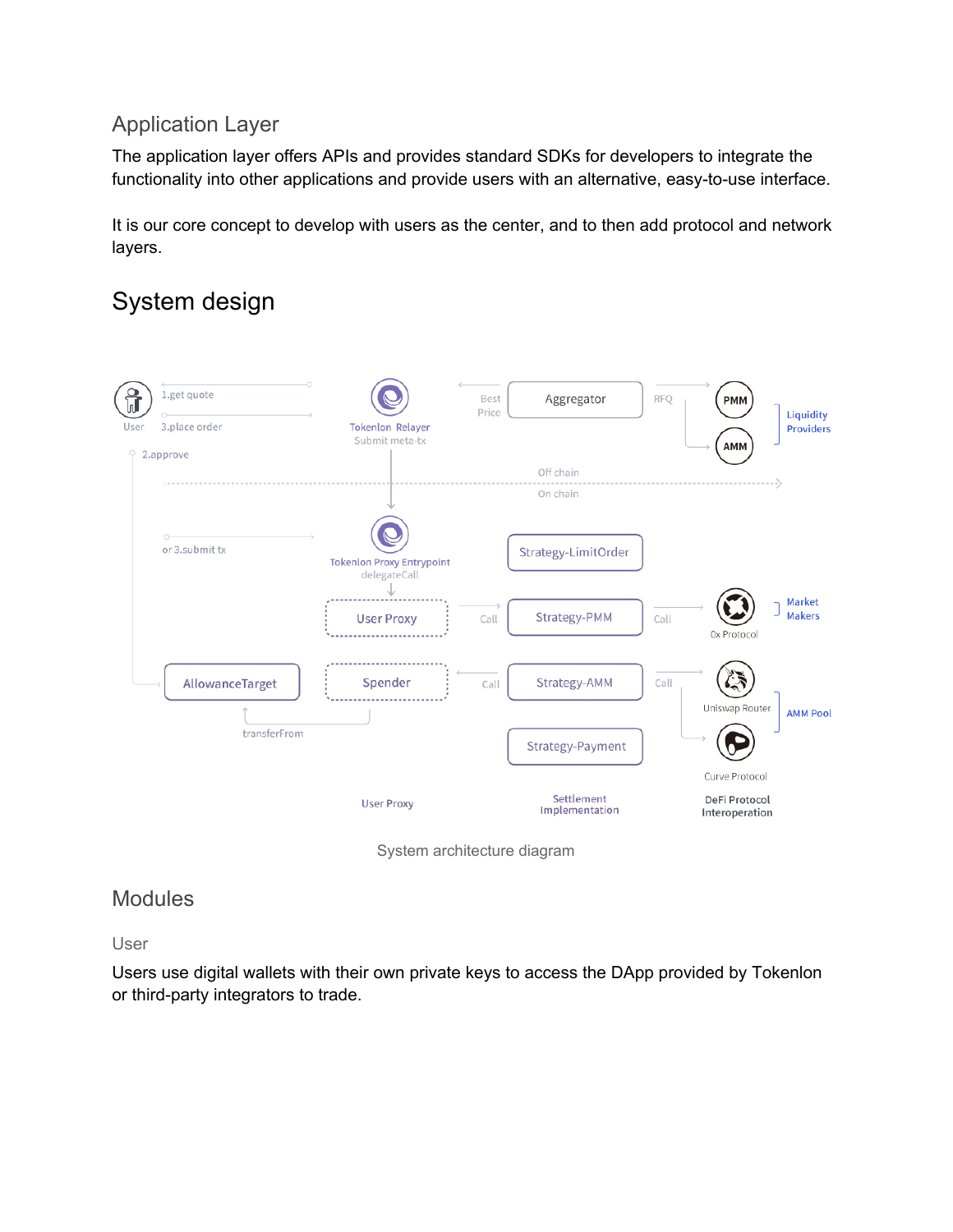#### On-chain Contracts

#### AllowanceTarget + Spender<sup>[1]</sup>

Users need to authorize Tokens to **AllowanceTarget** before officially submitting the order for the on-chain settlement. This is a small step for the user to authorize. The design takes into account long-term validity (to avoid contract upgrades requiring users to authorize again) and the security hierarchy. Before on-chain settlement, Tokenlon will verify the order and user signature<sup>[2]</sup>. Only when the verification is successful, a token deduction can be made with **Spender**.

#### Tokenlon Proxy

Following the EIP1967 Proxy<sup>[3]</sup> standard, Tokenlon Proxy acts as a protocol entry to proxy specific business logic code, and it separates business logic from persistent storage, making future protocol upgrades more convenient and secure.

#### **UserProxy**

Acts as an agent for the interaction between users and on-chain contracts, routing to different contracts according to user instructions, such as

- Fill Order: Submits an off-chain order for on-chain atomic settlement;
- Swap: Designates an on-chain automatic market maker to perform token exchange;
- Payment: Specifies how many tokens to pay to the recipient;

At the same time, it is responsible for managing the life cycle of agency contracts and strategic contracts.

#### Liquidity Strategy

Implements liquidity settlement strategies for smart contracts to adapt to different types of liquidity providers. At the same time, it helps liquidity partners to customize their different trading strategies.

#### Off-chain System

#### Relayer

Tokenlon off-chain network relay service provider that operates relay nodes in a peer-to-peer network and provides services such as order routing, transaction matching, and on-chain settlement.

#### Aggregator

Responsible for integrating multiple liquidity sources to find the best order for users.

#### Liquidity Providers

Liquidity sources in the market that are integrated to Tokenlon, including: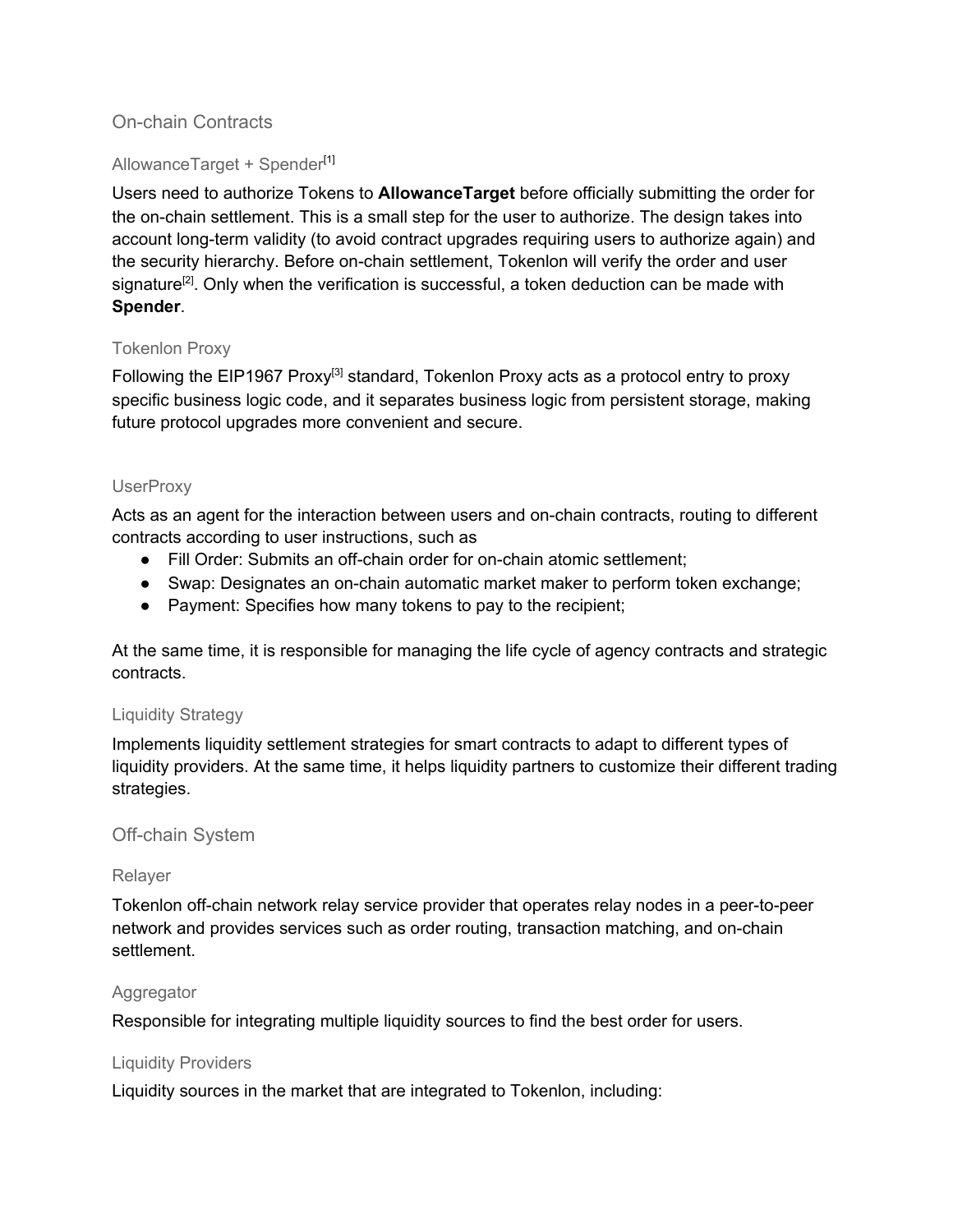- On-chain automated market maker
- Off-chain professional market maker
- Order book with orders submitted by users
- Centralized exchange order book

Our strategy is to integrate liquidity providers from various sources, with the system automatically selecting the best route for users.

## **Security**

### Transaction Atomicity

For a user's on-chain transaction, the smart contract design guarantees the atomicity of transaction settlement, that is, either the transaction conditions are met to complete the settlement or the transaction fails, and the user's assets are always kept in the wallet, under the user's control.

## Contract Authorization Control

Tokenlon protocol involves upgrading and configuration, which requires an administrator account for execution. The administrator account is a  $*$  multi-signature account<sup>[4]</sup> to avoid a single point of failure. At the same time, for operations related to user assets, the contract is designed with a timelock to delay update time, and for the administrator to make corrections within the period of delay.

## Minimizing Trust

For the trust relationship between users and the protocol, we follow the principle of minimizing dependence. In the first version of Tokenlon 5.0 design, users need to trust the verification and settlement logic of the strategy contract. We opened source all contract code publicly verifiable on chain. Anyone can audit the contract, thus establishing trust based on transparency.

### 3rd-Party Security Audit

The first round of security audit will be done by a professional security audit team before it goes live on mainnet, while the launch time will be based on the results of the audit report.

After the version is released on mainnet, a second round of security audits will be conducted for the contract deployed on the mainnet.

Before every contract change and upgrade, a third security audit will be submitted. In addition, we will continue to provide a Bug Bounty and encourage the community to submit security risk reports.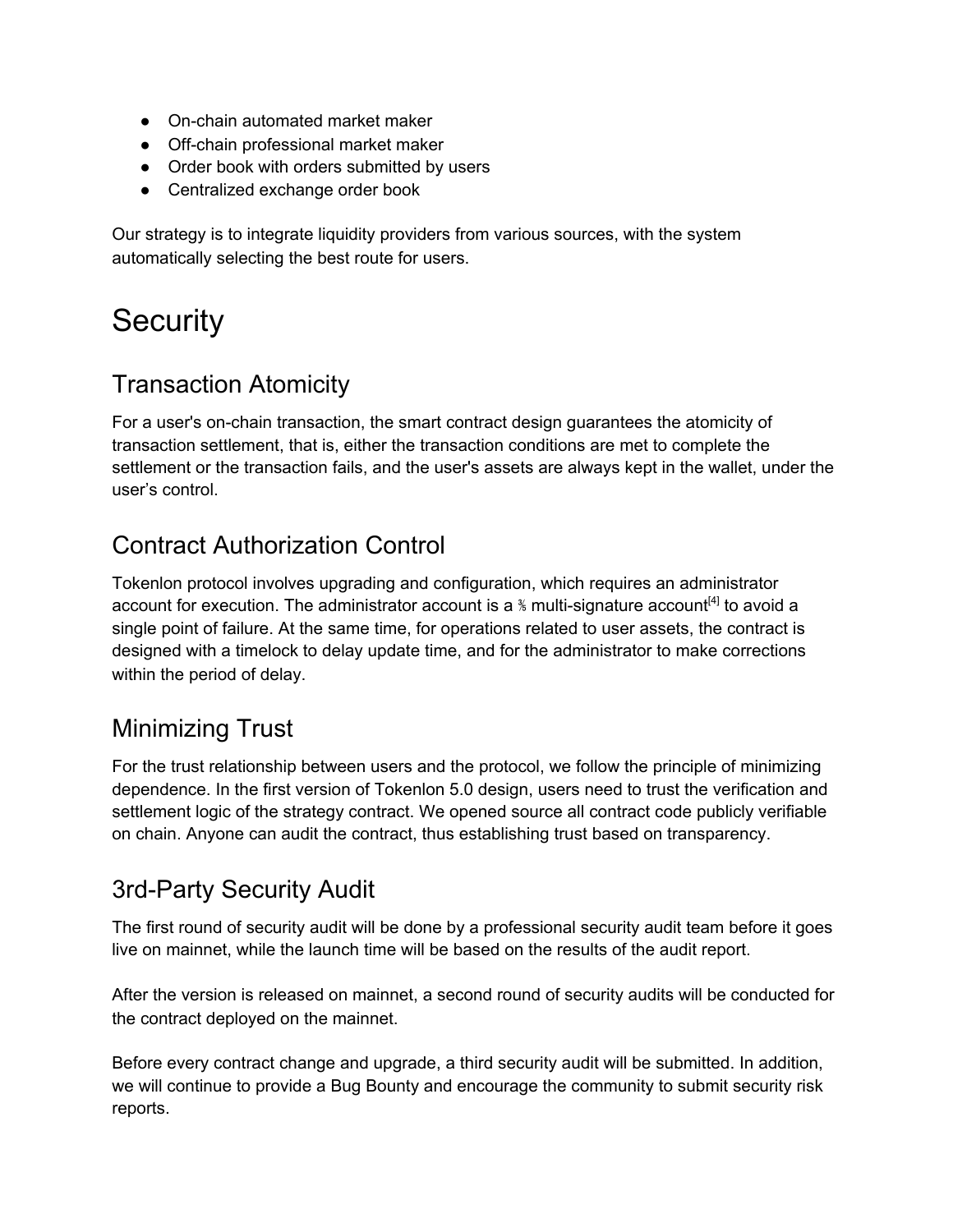## **Tokenomics**

### Decentralizing Tokenlon

In order to achieve a neutral and robust exchange and payment settlement protocol, Tokenlon itself needs to be integrated with the blockchain ecosystem and become a part of the entire decentralized network. The design of the tokenomics and the decentralized governance model aligns all ecosystem participants' incentives, and sustainably promotes the positive development of Tokenlon.

### Ecosystem Overview

Participants of the network include:

- **Users**, including: Users of the protocol and referrers
- **Liquidity providers**, including: Market makers, brokers, asset providers
- **Developers**, including: Core development team, community developers, relay operators, and third-party integrators
- **Governance participants**, including: TIP proposer, reviewers, and token-holding voters

As developers come together to build a valuable protocol, a product and service that solves real pain points, more traders are attracted.

While the value created by the network continues to be invested into further developing the ecosystem, more contributors are encouraged to participate, optimizing and upgrading all layers of the protocol, letting the protocol enter a positive feedback loop.

LON builds the core of that ecosystem feedback loop.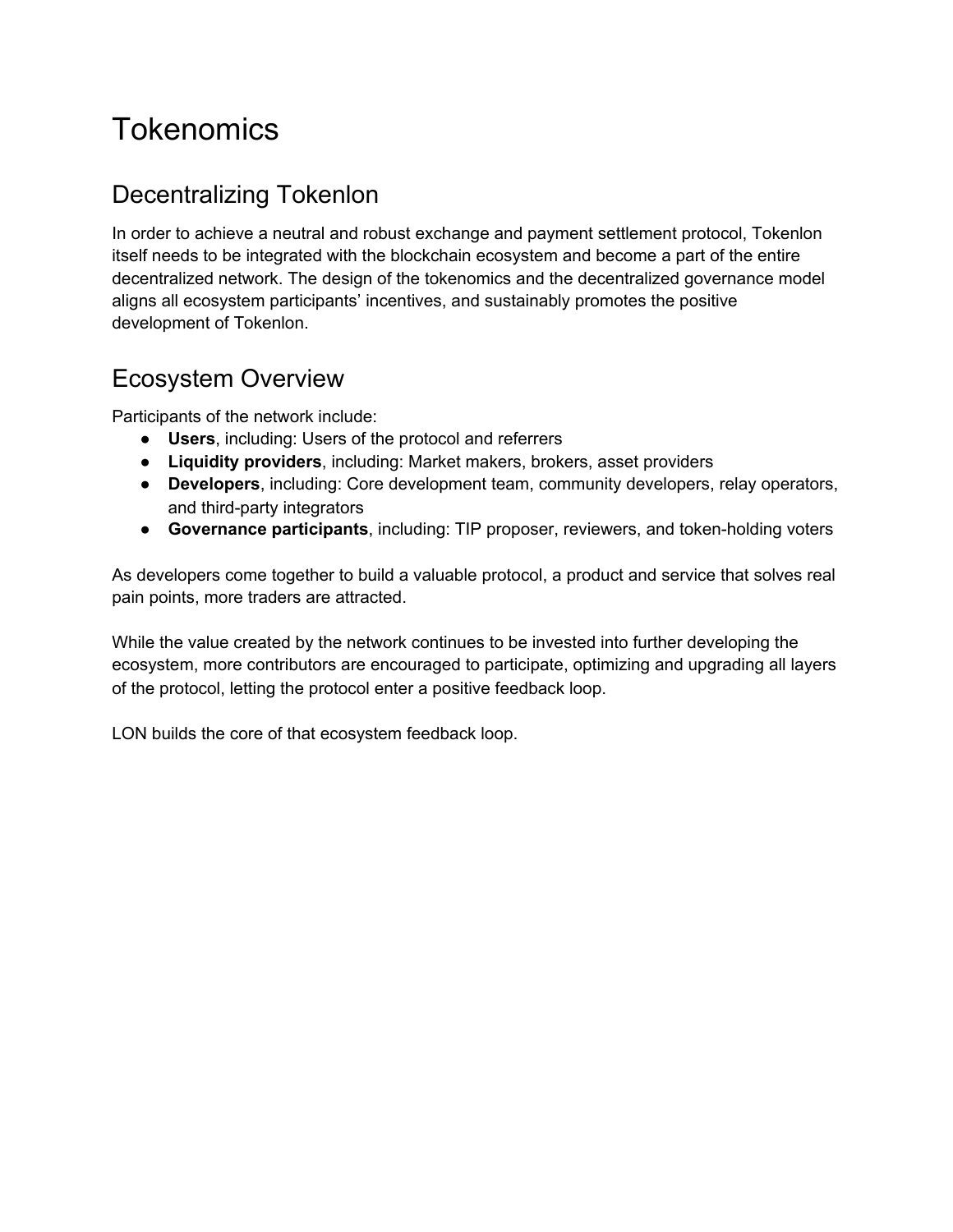

## LON: Tokenlon Network Token

LON is a utility token issued by Tokenlon, used to align all parties involved in the ecosystem and incentivize participation and expansion of the ecosystem.

### Token Utilities

LON tokens have the following two main use cases:

- 1. Fee discount: Tokenlon currently charges a standard 0.30% fee for most transactions. By holding LON, users can get corresponding fee discounts based on the number of tokens held.
- 2. Governance: LON will give the community the right to participate in the governance of Tokenlon. LON holders can improve Tokenlon by initiating Tokenlon Improvement Proposal (TIP) proposals and voting, such as determining the use of the treasury, fee parameters, buyback parameters, supporting assets, product features, etc.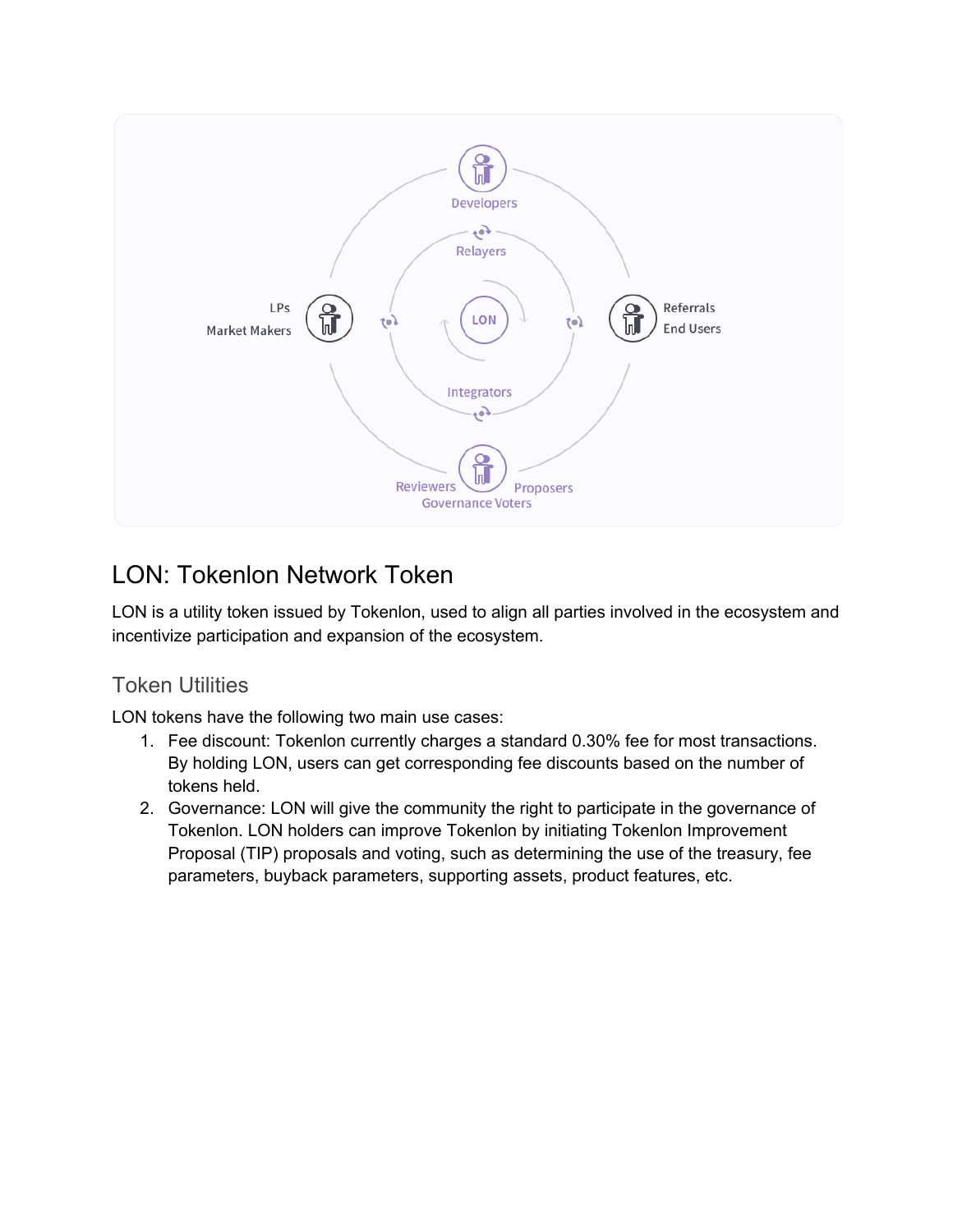| <b>LON Amount</b> | Rate  |
|-------------------|-------|
| $\mathbf 0$       | 0.30% |
| 20                | 0.29% |
| 50                | 0.28% |
| 150               | 0.26% |
| 500               | 0.24% |
| 1,500             | 0.22% |
| 5,000             | 0.20% |
| 10,000            | 0.18% |
| 30,000            | 0.15% |
| 100,000           | 0.10% |

Tokenlon Fee Table

### Economic Mechanisms

#### **Buyback**

Net fees collected by Tokenlon will be used to buyback LON on the open market, and the LON bought back will be transferred to the treasury and staking reward pool.

#### **Staking**

LON holders will be able to enjoy fee discounts and governance rights by participating in the staking. In return, the stakers will receive LON as staking reward. The staking rewards come from the LON bought back on the open market. The number of LON used for staking rewards from each buyback will be determined by the following formula.

> *stakingRewardLON = buybackLON \* stakingRewardFactor) LON Staking amount = LON buyback amount \* Staking Reward Factor*

The default staking reward factor value is 0.6, that is, for every buyback of 1 LON, 0.6 LON will be used for staking reward.

#### **Treasury**

Treasury is a LON reserve pool governed by the community, used to develop and promote the development of the Tokenlon ecosystem. The LON in the treasury comes from LON bought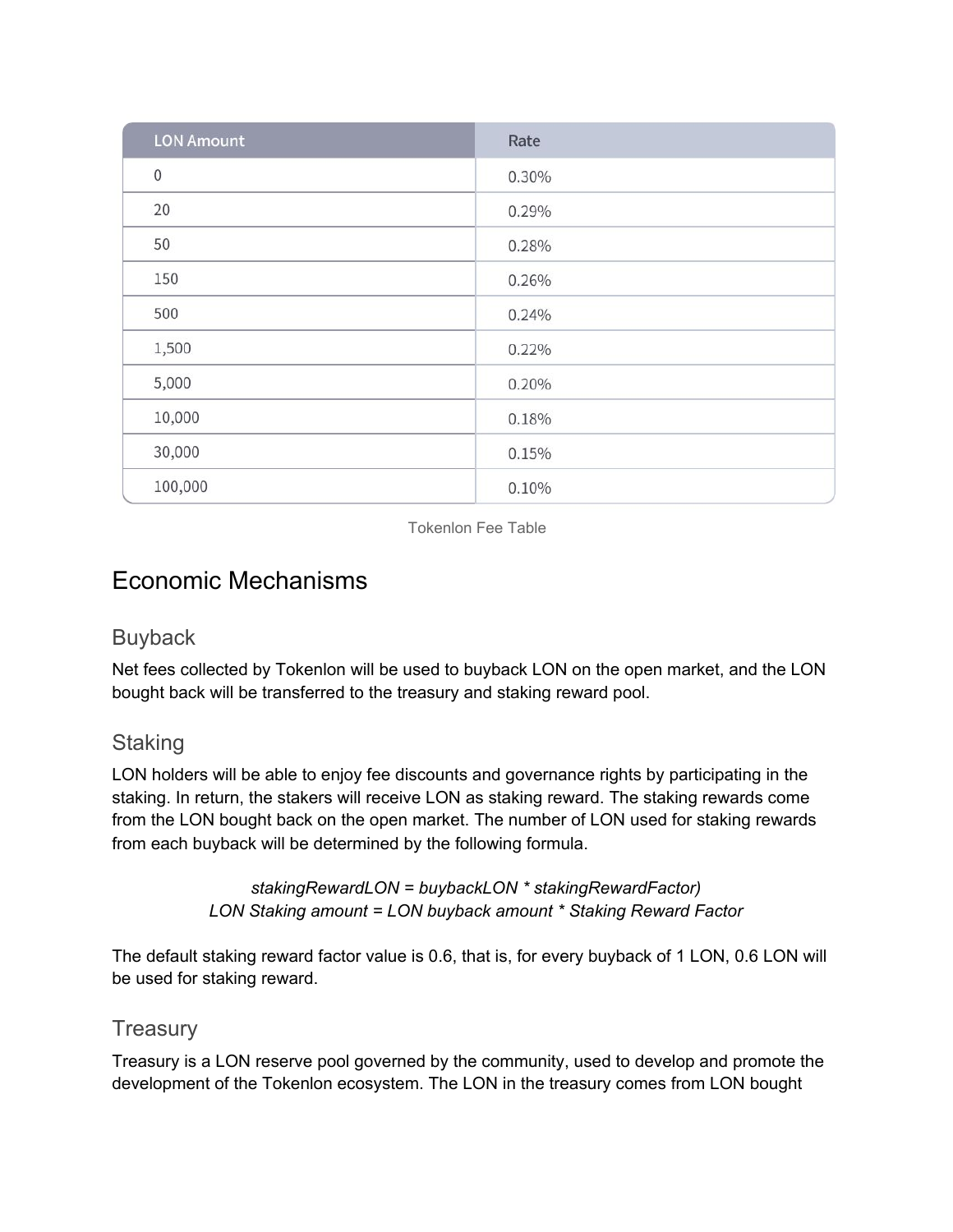back on the open market. The number of LON allocated to the treasury in each buyback will be determined by the following formula.

*treasuryLON = buybackLON \* (1 - stakingRewardFactor) LON amount in the Treasury = LON buyback amount \* (1 - stakingRewardFactor)*

The default value of the initial staking reward factor is 0.6, that is, for every 1 LON bought back, there will be 0.4 LON allocated to the treasury.

#### Mining

When the number of LON issued is within the maximum cap, each buyback will trigger LON mint. The number of tokens minted will be determined by the following formula, and the minted LON will be used to reward ecosystem participants through the Tokenlon Incentive Plan.

> *issueLON = buybackLON \* mineFactor LON token amount = LON buyback amount \* Mining Factor*

Default initial mining factor is 1, that is, every time 1 LON is repurchased, 1 LON will be minted. The minted LON will be used to reward ecosystem participants according to their reward ratio.

| <b>Ecosystem Participant</b> | <b>Reward Ratio</b> |
|------------------------------|---------------------|
| User                         | 35%                 |
| Liquidity Provider           | 25%                 |
| Relay Operator               | 25%                 |
| Referrer                     | 15%                 |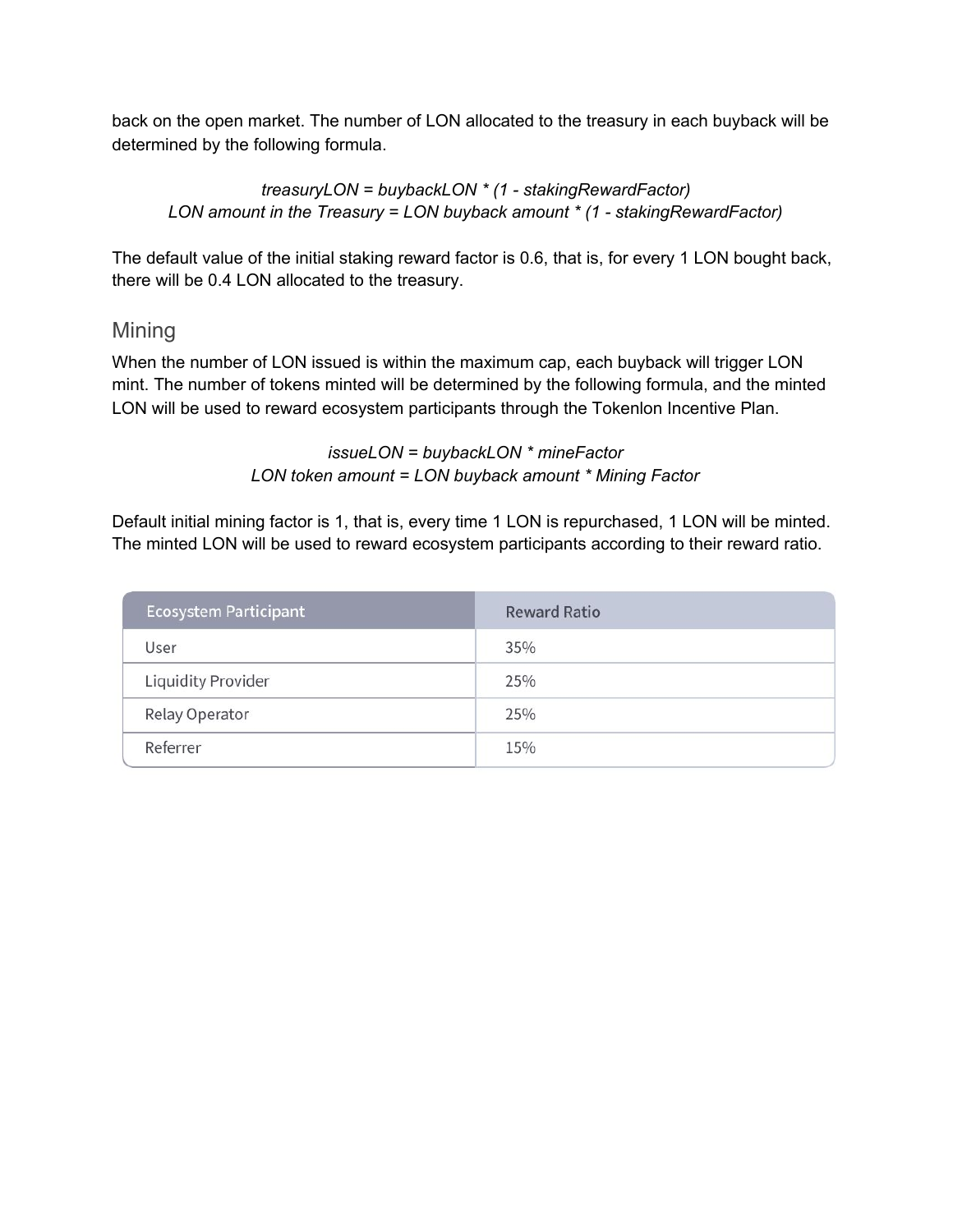

#### Key economic mechanisms

## **Governance**

Tokenlon governance will be gradually opened up through the following three stages, gradually handing over decision-making power to the community.

| Time | Phase                      | Rules                                                                                                                                                                                 |  |
|------|----------------------------|---------------------------------------------------------------------------------------------------------------------------------------------------------------------------------------|--|
| 2020 | Phase 0 - Pre-governance   | Core team will collect and submit proposals,<br>and TFT holders can vote off-chain on<br>snapshot                                                                                     |  |
| 2020 | Phase 1 - Early Governance | Core team will collect and submit proposals,<br>and LON holders can vote off-chain on<br>snapshot. Economic parameters are available<br>for the governance.                           |  |
| 2022 | Phase 2 - Open Governance  | Core team and the community can both<br>submit proposals, and LON holders can vote<br>on the governance portal. Delegation will be<br>supported and governance scope will be<br>open. |  |

LON governance phases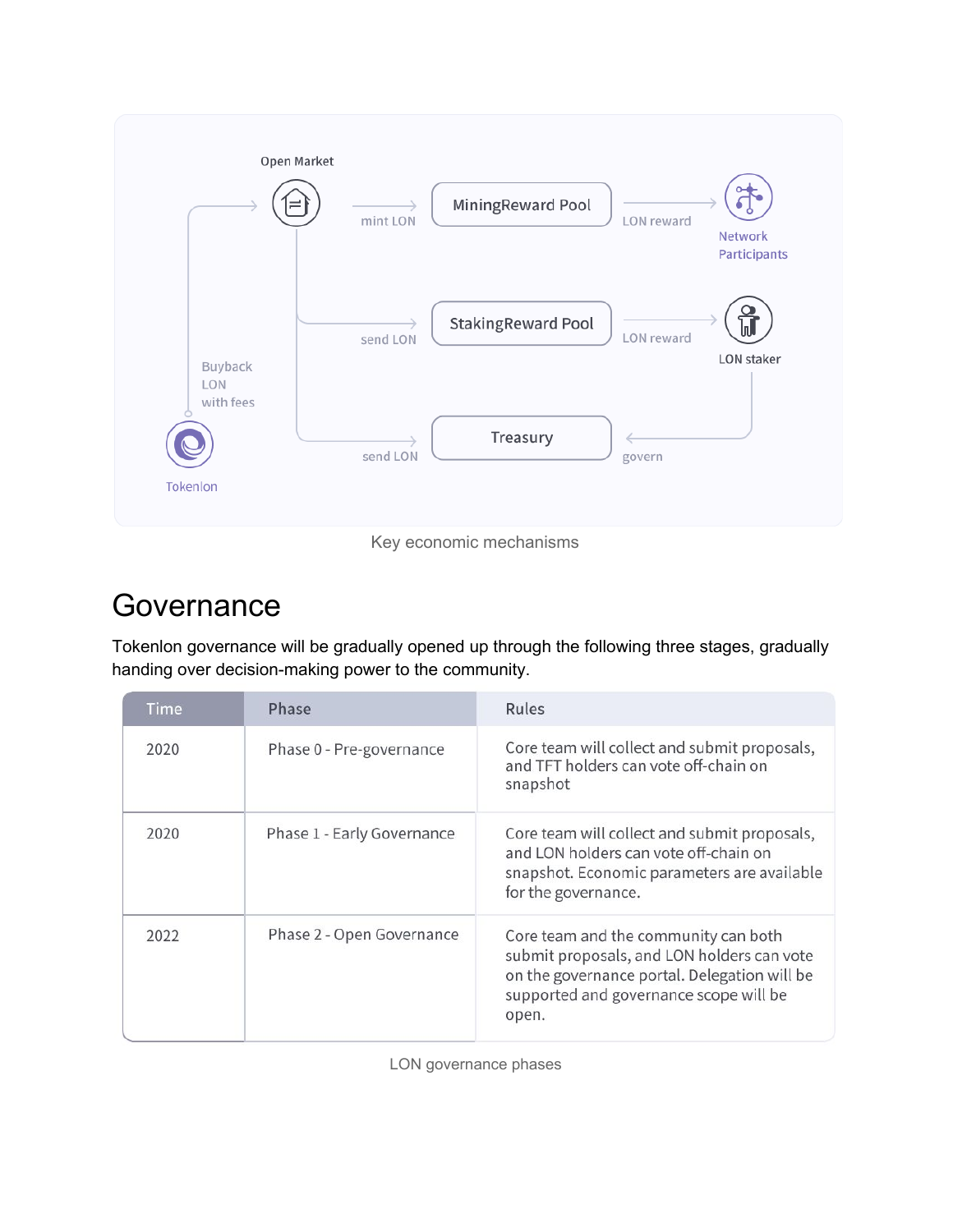Core team is expected to start the governance contract development in the third quarter of 2021, and the specific launch date and implementation plan will be announced to the community in the future. Before the governance contract goes live, the community will be able to participate in early governance through Snapshot<sup>[5]</sup>, conduct off-chain voting, and participate in forming proposals led by the core team.

## Token Distribution

Total amount of LON will be capped at 200,000,000, of which 130,000,000 LON is allocated to the community through the LON Network Incentive Plan (LIP). 49,680,000 LON is allocated to the core team, 10,320,000 LON is allocated to stakeholders, and the remaining 10,000,000 is allocated to the development reserve.

| <b>LON</b>                                    | Total<br><b>Distribution</b> | Initial<br>Circulation | <b>Circulation Rules</b>                                                                                       |
|-----------------------------------------------|------------------------------|------------------------|----------------------------------------------------------------------------------------------------------------|
| Community -<br>Genesis mining                 | 15,000,000                   | 12,000,000             | Traders and referrers' can be circulated<br>immediately, market makers' has 180<br>days linear vesting         |
| Community - Early<br>supporters giveback      | 15,000,000                   | 15,000,000             | Immediate circulation                                                                                          |
| Community -<br>Liquidity pool<br>incentive    | 10,000,000                   | $\Omega$               | According to the incentive plan, release<br>in one year                                                        |
| Community -<br>Continuous mining<br>incentive | 90,000,000                   | $\Omega$               | Determined based on economic<br>parameters and trading volume, it is<br>estimated that it will take five years |
| Team                                          | 49,680,000                   | $\Omega$               | Two years linear vesting                                                                                       |
| Stakeholders                                  | 10,320,000                   | $\Omega$               | Two years linear vesting                                                                                       |
| Development Fund                              | 10,000,000                   | $\Omega$               | Two years linear vesting                                                                                       |

LON estimated circulation supply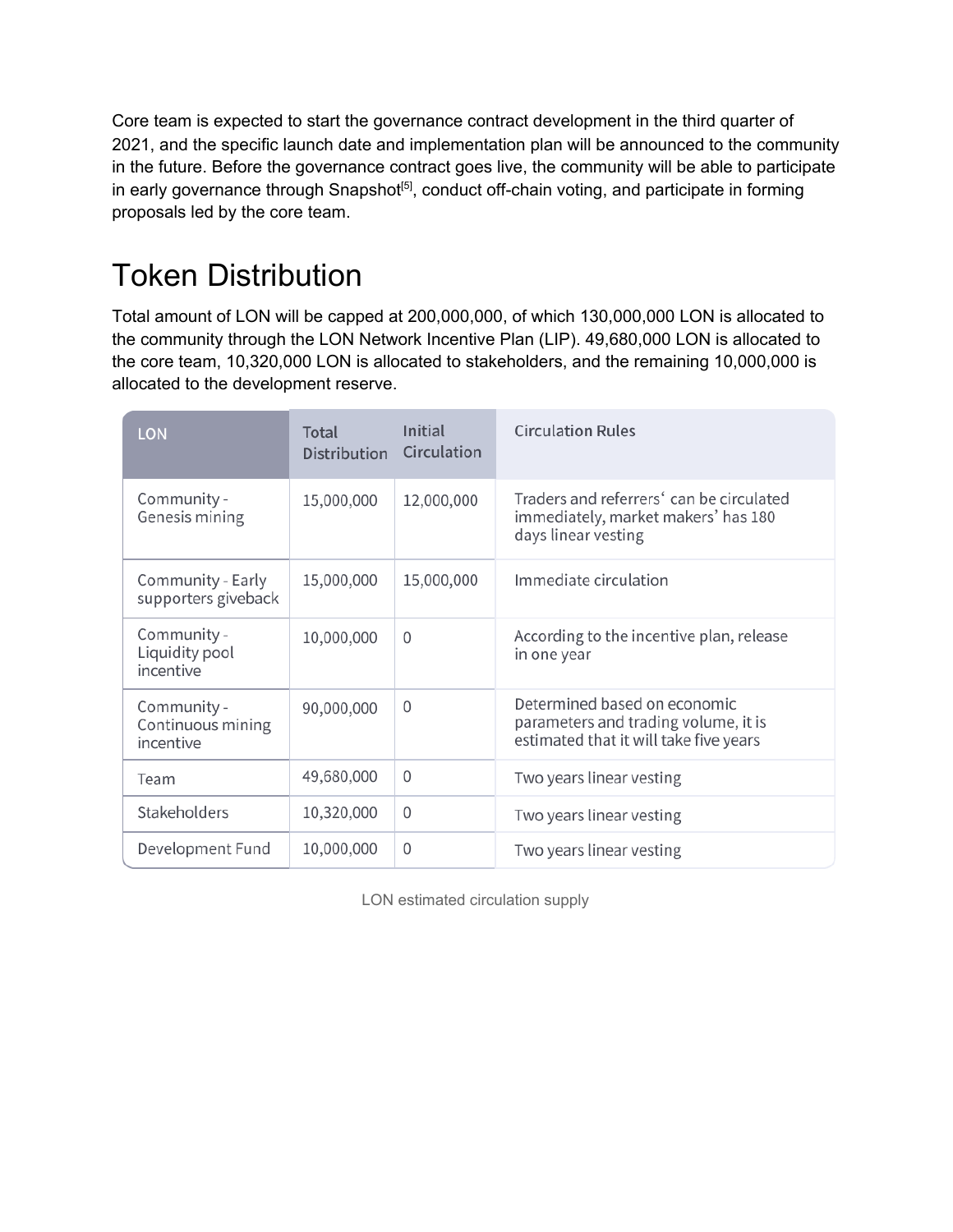

LON distribution pie chart

To encourage community participation, LIP will gradually complete the distribution of 130,000,000 LON in two phases. The 70,000,000 LON that belongs to the team, stakeholders and the development reserve will be unlocked and released with linear vesting for two years.



Estimated circulating supply of LON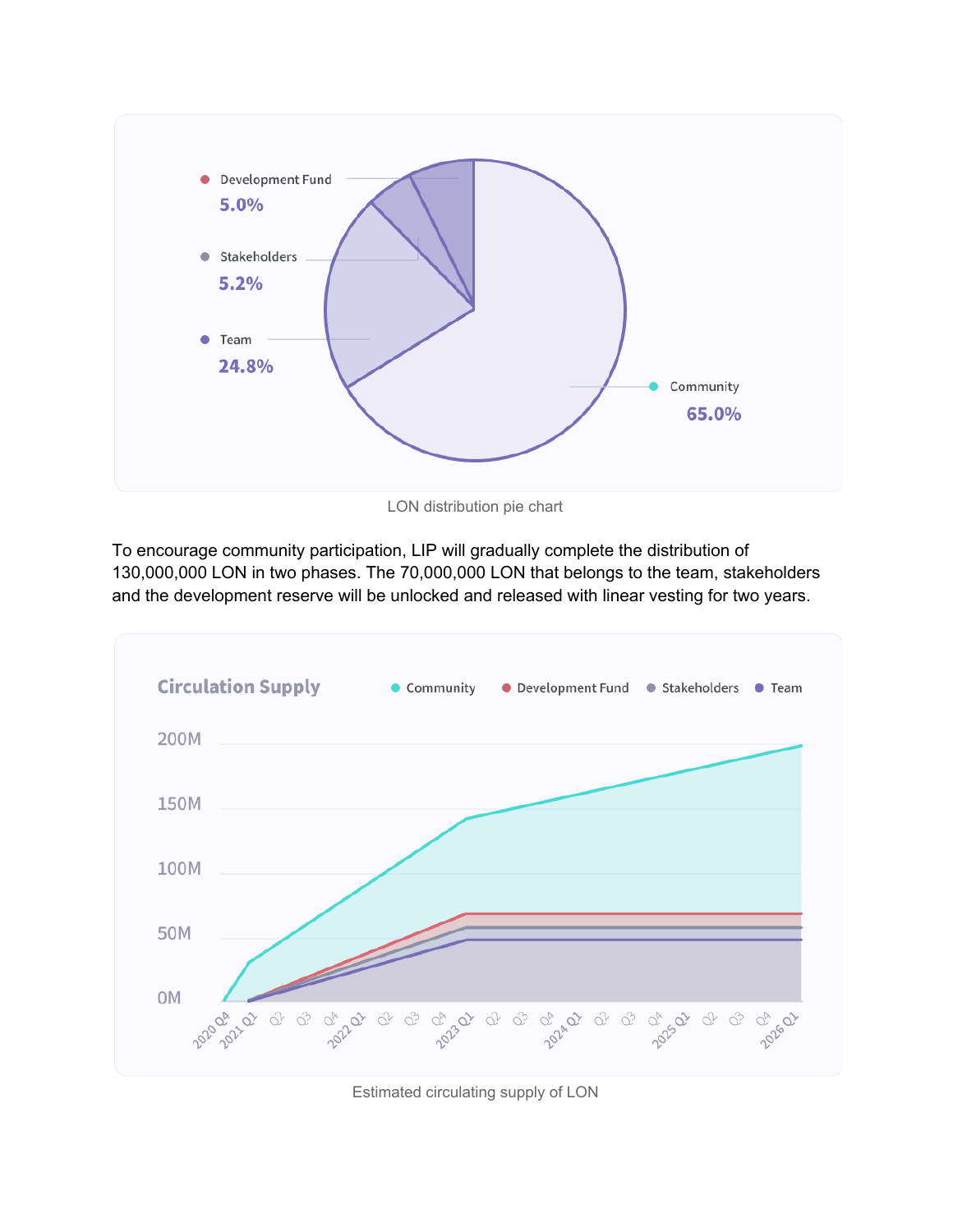## LON Network Incentive Plan (LIP)

### Phase 0: three-month (2020.9.26-2020.12.22)

30,000,000 genesis LON is distributed to the community when LON circulation starts. Among them, 15,000,000 LON is distributed to traders, referrers and market makers participating in the genesis mining incentive plan. Another 15,000,000 LON is distributed to early supporters.

| Incentive/Reward                                    | <b>Time</b> | <b>LON Reward</b> | <b>Reward Target</b>                              |
|-----------------------------------------------------|-------------|-------------------|---------------------------------------------------|
| Trader, referrer<br>incentives                      | 5 weeks     | 5,000,000 LON     | Traders and referrers                             |
| Trader, referrer, and<br>market maker<br>incentives | 50 days     | 10,000,000 LON    | Traders, referrers and market<br>makers           |
| Early supporters<br>giveback                        | 2020.12.23  | 15,000,000 LON    | Early parties who have contributed<br>to Tokenlon |

Phase 0 LIP

Phase 1: Estimated five years (starting on 2020.12.23)

10,000,000 LON will be used for liquidity pool incentives, rewarding liquidity providers of designated LON liquidity pools.

According to the economic mechanism, up to 90,000,000 LON will be mined in Phase 1 to reward ecosystem participants; at the same time, the fees charged by the Tokenlon protocol will be used to buyback LON on the open market, and the LON obtained from the buyback will be used for staking rewards and treasury reserves.

## Roadmap

In order to realize Tokenlon's vision, the following are the objectives the core team plans to achieve in the coming years.

#### **2020 - Genesis Mining**

Establish a reward system to motivate traders, referrers, and market makers among ecosystem participants; and reward LON to early Tokenlon contributors and complete 30 million genesis LON distribution to the community.

#### **2021 - Tokenomics**

Complete the release of Tokenlon 5.0. Start trading, referral, market making and other continuous community incentive programs, launch liquidity pool incentives, introduce buyback,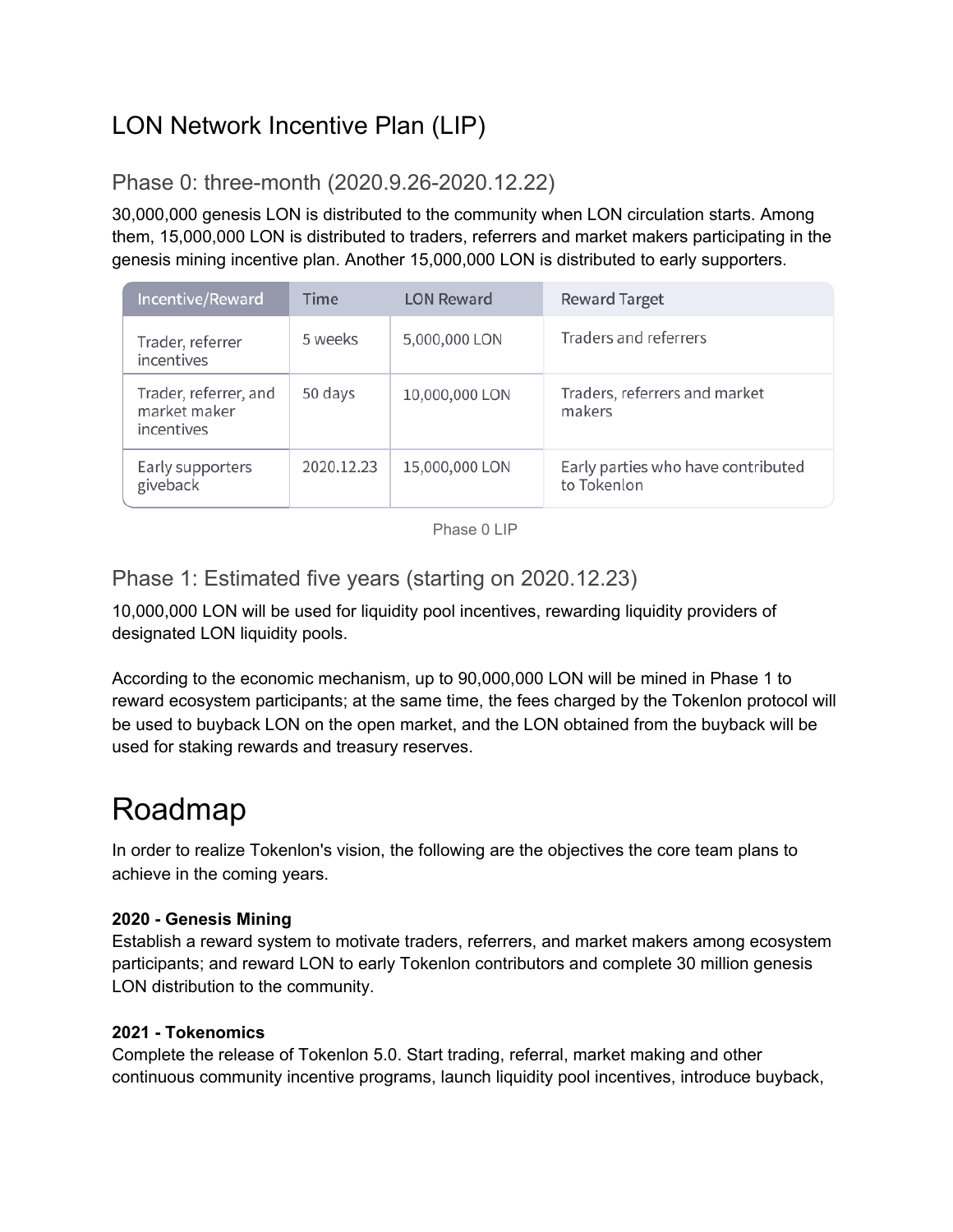staking and other mechanisms. Improve the LON economic model, and make LON the main driving force to promote the development of the Tokenlon network.

#### **2021, 2022 - Community Governance Bootstrap**

Based on the current off-chain pre-governance, introduce a LON-based governance module, start minimal governance, and gradually open up the governance of various economic parameters and mechanisms. Decentralize the decision-making process, and finally have development of Tokenlon all led by community proposals, forming a decentralized autonomous organization (DAO).

#### **2022 - Open Network**

Through the establishment of a P2P relay network, allow developers other than core team to become Tokenlon relayers, making Tokenlon a liquidity network supported by many relayers. At the same time, a permissionless strategy platform will be established for liquidity providers to freely design and deploy trading strategies based on protocol standards and access the Tokenlon network.

#### **2023 - Cross-chain Channel**

To start building the cross-chain channels to support atomic settlement of cross-chain transactions based on the developed cross-chain solutions in the space. Leveraging the cross-chain liquidity network built by Tokenlon to launch open payment and settlement services and inject decentralized liquidity into more real life use cases such as payment.



## Risks

### Investment risk

LON is a utility token issued by Tokenlon, not an investment product. Before making a purchase decision, the purchaser should carefully consider whether it is suitable for its financial situation,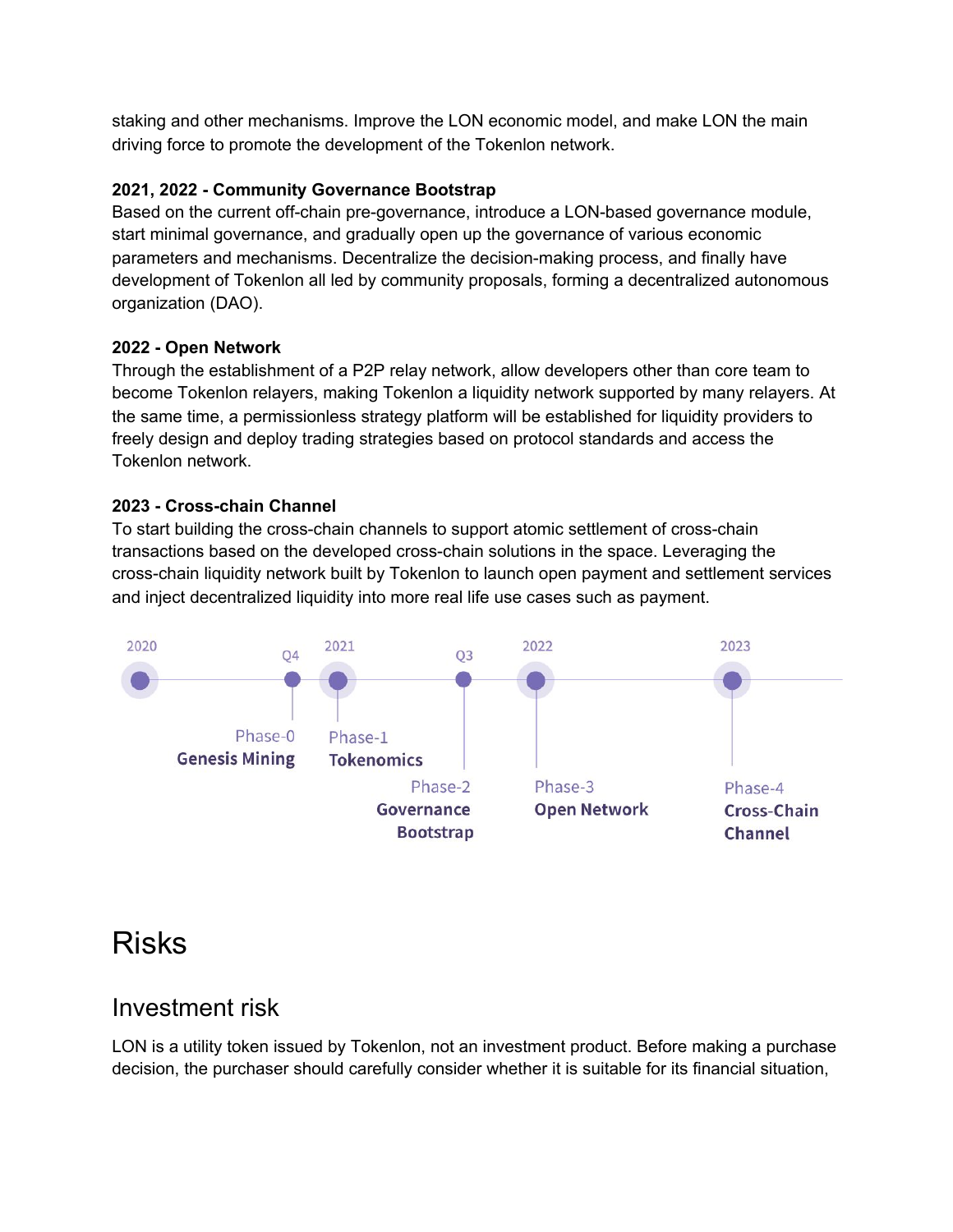purchase objectives and experience, risk tolerance, and other relevant circumstances, and should also understand the relevant risks involved in the purchase of LON.

## System risk

Security is the highest priority of the Tokenlon protocol. The core team and the external security audit team have invested a lot of resources to ensure that the protocol is safe and reliable. Tokenlon related smart contract codes are public and verifiable, and we also invite external security personnel to join our Bug Bounty program and look for vulnerability.

## **Glossary**

#### **DeFi**

Short for Decentralized Finance. Specifically refers to open, transparent and financial agreements and products that are implemented on smart contracts on a blockchain.

#### **DEX**

Short for Decentralized Exchange, which part of the DeFi category.

#### **RFQ**

Short for request-for-quotation, a trading system where quotes are provided in response to a request for a quote submitted by a trader.

#### **LON**

The native asset of Tokenlon ecosystem, which is used to keep all the ecosystem participants aligned.

#### **LIP**

The plan to distribute LON to incentivize all the ecosystem participants.

#### **TIP**

The proposal that drives the change of Tokenlon, LON holders can vote on the proposal to participate in the Governance.

## Reference

- [1] 0x Protocol [Specification](https://0x.org/docs/guides/v2-specification)
- [2] [EIP-1271:](https://eips.ethereum.org/EIPS/eip-1271) Standard Signature Validation Method for Contracts
- [3] [EIP-1967:](https://eips.ethereum.org/EIPS/eip-1967) Standard Proxy Storage Slots
- [4] dYdX [PartiallyDelayedMultiSig](https://etherscan.io/address/0xba2906b18b069b40c6d2cafd392e76ad479b1b53#code)